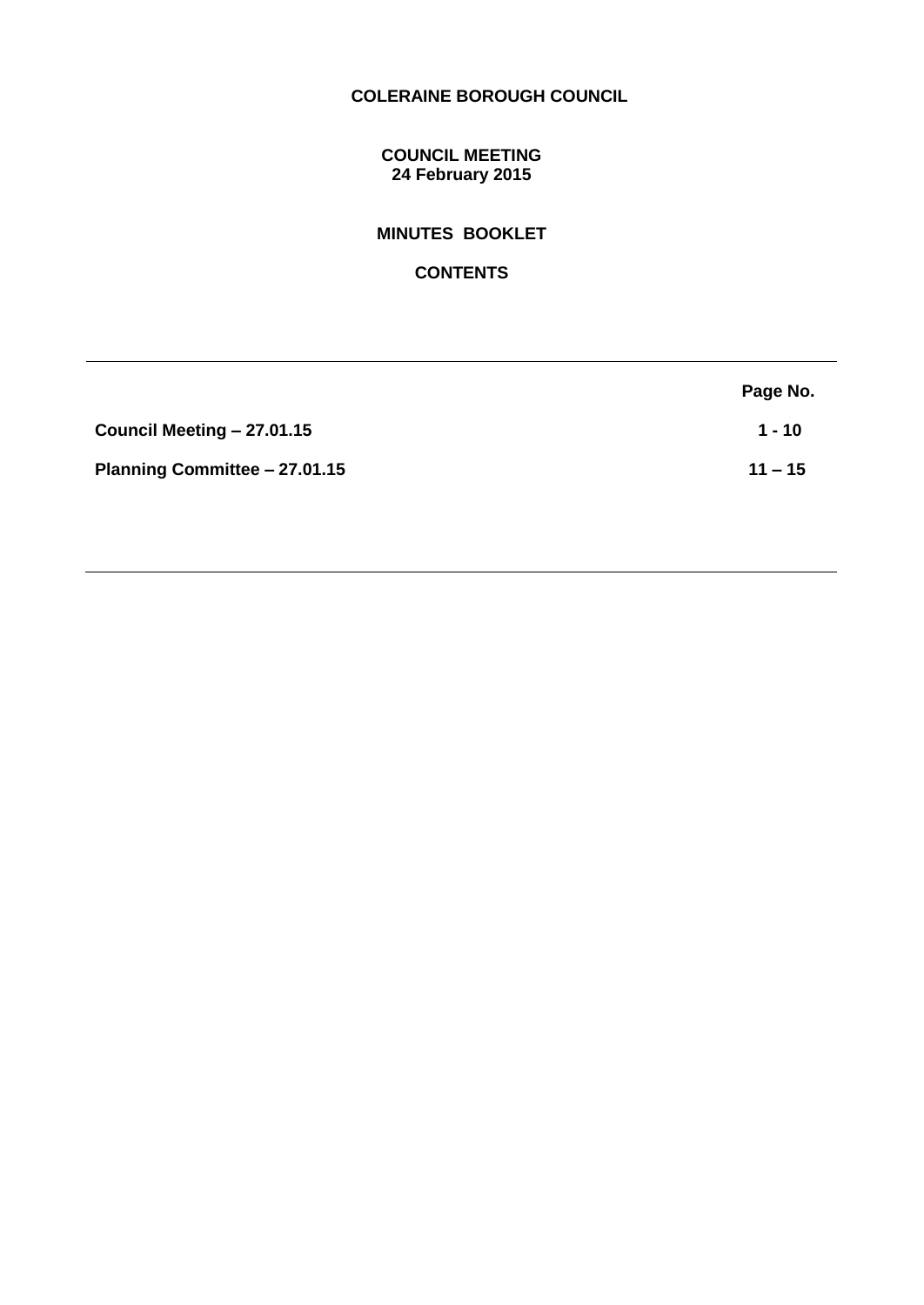| <b>Meeting</b> | <b>Council</b>                                                                                                                                                                                                                                                                             |
|----------------|--------------------------------------------------------------------------------------------------------------------------------------------------------------------------------------------------------------------------------------------------------------------------------------------|
| Date and Time  | 27 January 2015 at 8pm                                                                                                                                                                                                                                                                     |
| Location       | Council Chamber, Cloonavin                                                                                                                                                                                                                                                                 |
| <b>Chair</b>   | The Mayor, Councillor G Duddy                                                                                                                                                                                                                                                              |
| <b>Present</b> | Aldermen S Cole, W Creelman, P Fielding, M Hickey and N Hillis<br>Councillors C Alexander, C Archibald, T Clarke,<br>M Fielding, B Fitzpatrick, R Holmes, W King (Items 1 – 12.2.4), M<br>Knight-McQuillan, R Loftus, W McCandless, and S Quigley                                          |
| In Attendance  | Town Clerk and Chief Executive, Corporate Director of Leisure and<br>Development, Interim Corporate Director of Environmental<br>Services, Assistant Director of Finance and Support Services,<br>Head of Estates and Facilities,<br>Head of Leisure Services and Administrative Assistant |

### **1 APOLOGIES**

Apologies were recorded for The Deputy Mayor, Councillors Barbour, Craig, Harding and Sugden.

## **2 BEST WISHES**

The Mayor extended best wishes to The Deputy Mayor for a speedy recovery following her recent injury.

#### **3 CHAIR'S BUSINESS**

#### **3.1 Welcome**

The Mayor welcomed everyone to the Meeting after the Christmas break.

#### **3.2 New Year's Honours**

The Mayor extended congratulations to the following recipients of New Year's Honours:

Sir Richard Barnett Ms Louise Greer BEM Mrs Pearl Hutchinson BEM Mr Geoffrey Dunn MBE

## **3.3 Coleraine Street Pastors**

The Mayor reminded Members about the Commissioning Service of Coleraine Street Pastors in Coleraine Town Hall on Saturday 31 January 2015 at 7pm.

## **3.4 Holocaust Memorial Day**

The Mayor referred to this being the Holocaust Memorial Day commemorating the 70<sup>th</sup> anniversary of the camp's liberation. Members stood and observed a minute's silence.

### **4 DECLARATIONS OF INTEREST**

There were no Declarations of Interest.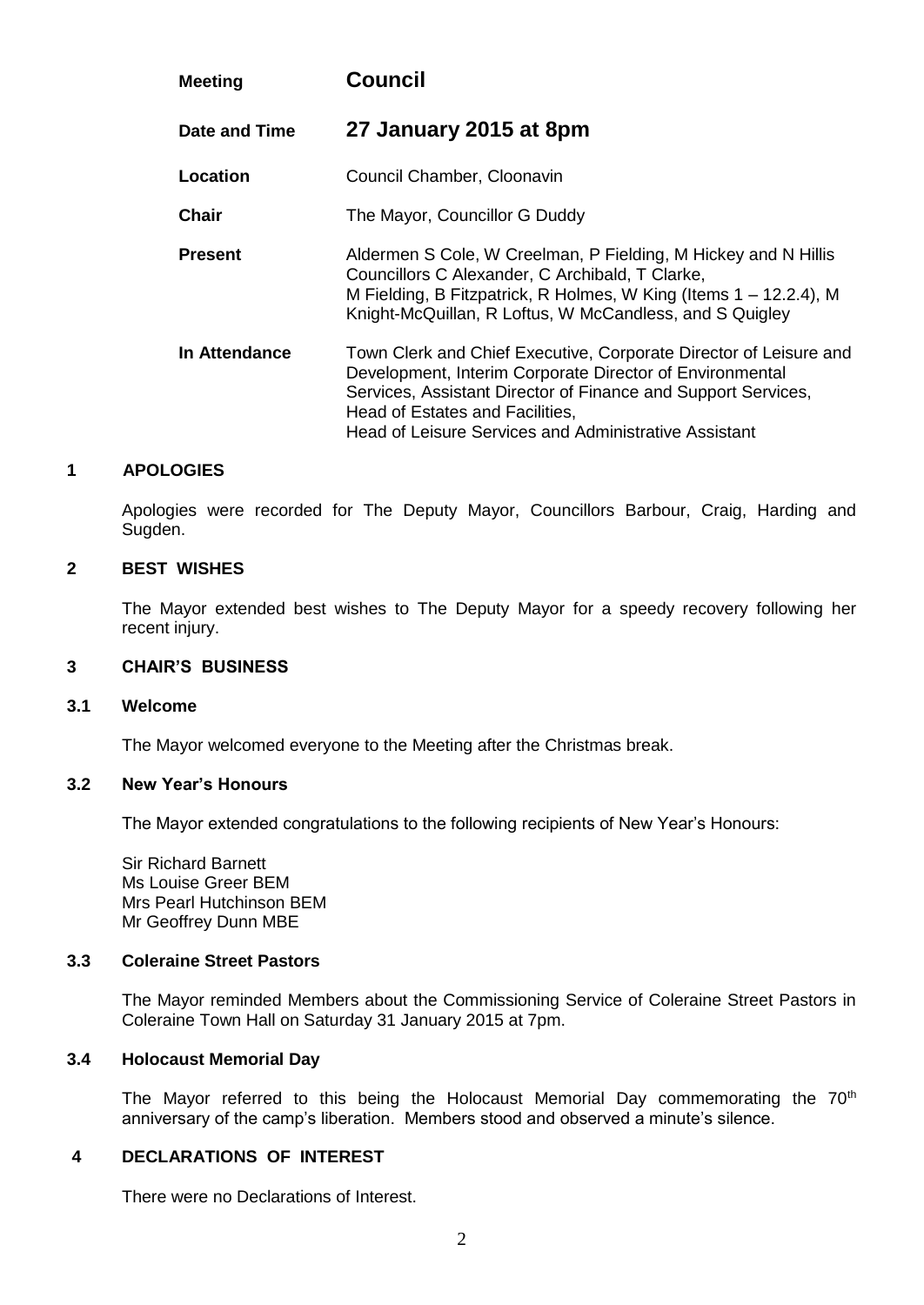## **5 PRESENTATION - VINEYARD COMPASSION**

The Mayor welcomed Mr Ricky Wright, Director of Vineyard Compassion, who was in attendance to highlight the work carried out within the community through various projects, etc.

Vineyard Compassion is a charity that brings together an established range of community based projects that offer a holistic approach to tackling poverty and its underlying root causes. Mr Wright elaborated on the help provided in the community and offered information on the various projects available.

Mr Wright answered various Members' questions.

The Mayor thanked Mr Wright for his presentation after which he withdrew from the Meeting.

### **6 MINUTES**

The Minutes of the Council Meeting of 16 December 2014 were confirmed and signed.

## **7 COMMITTEE REPORTS**

### **7.1 Planning Committee**

The Minutes of the Planning Committee Meeting of 16 December 2014 were proposed by the Chairman, Councillor King, seconded by Alderman Creelman and agreed.

### **7.2 Audit and Risk Committee**

The Minutes of the Audit and Risk Committee Meeting of 20 January 2015 were proposed by the Chair, Councillor Knight-McQuillan, seconded by Councillor King and agreed.

## **8 'IN COMMITTEE'**

**Agreed:** On the proposal of Councillor Fitzpatrick and seconded by Alderman Fielding that a number of items be taken 'In Committee' at the end of the Meeting.

## **9 ENVIRONMENTAL SERVICES REPORT**

Consideration was given to the Environmental Services Report (previously supplied).

### **9.1 Entertainment Licences**

## **9.1.1 Objection to the Renewal of an Entertainments Licence – The Ice House, 9-10 The Promenade, Portstewart**

The Interim Director of Environmental Services reported that the applicant had withdrawn his application for renewal of an Entertainments Licence for The Ice House.

### **9.1.2 Entertainment Licence Approval The Hen House, 34 Newbridge Road, Coleraine**

An application for grant of an Entertainment Licence was considered for:

• Mr Harold Kerr, The Hen House, 34 Newbridge Road, Coleraine

Monday – Saturday 11.30am – 1am Sunday 12.30pm – midnight

**Agreed:** That the grant of licence be approved subject to the following conditions: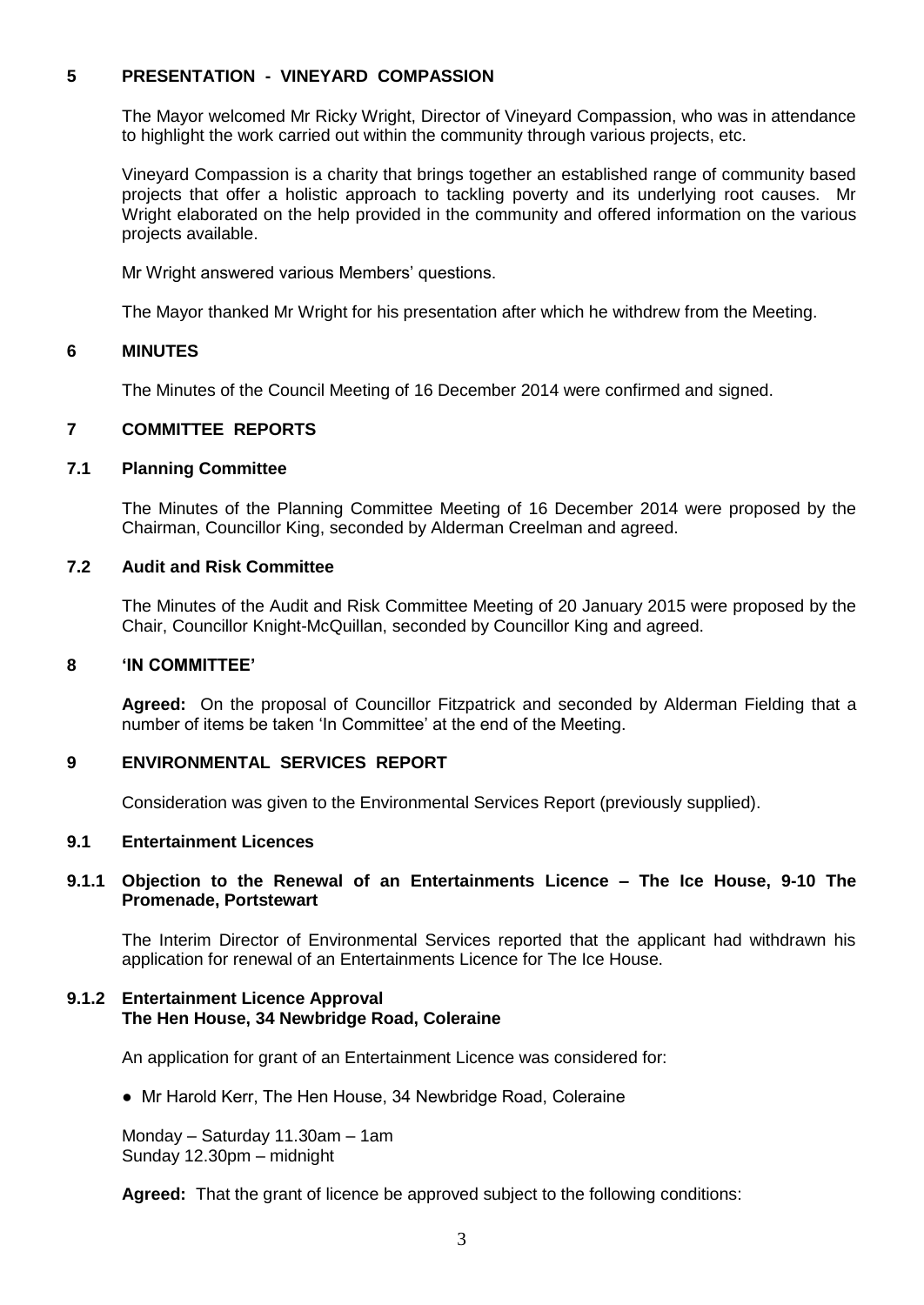- 1) No representations
- 2) No objections from PSNI
- 3) Compliance with NI Fire and Rescue Service
- 4) All other requirements requested by Council's Licensing Department and subject to special conditions:
	- 4a) All requirements as contained within Nightsafe Coleraine Code of Best Practice 2012.
	- 4b) All Door Supervisors employed must be licensed with a scheme recognised by Coleraine Borough Council.

## **9.2 Approval of Products of Animal Origin Establishments Under EC Regulation 853/2004**

## **9.2.1 Lynas Food Service Ltd**

Reported that under direction from the Food Standards Agency, Councils which have establishments approved previously by the Department of Agriculture and Rural Development must now issue those establishments with a new Council approval number.

**Agreed:** That Lynas Food Service Ltd, Loughanhill Industrial Estate, Coleraine be issued with the new approval number ZS010.

### **9.2.2 Aghadowey Creamery Ltd**

Reported that the following approved establishment, with the approval number of UK 238 NI, had now ceased operations and had requested that the approval is surrendered:

Aghadowey Creamery Ltd (trading as Aghadowey Food Service Ltd), 96 Moneybrannon Road, Aghadowey

**Agreed:** That the approval for this establishment is surrendered.

## **10 Leisure and Development Services Report**

Consideration was given to the Leisure and Development Services Report (previously supplied).

## **10.1 Ballyreagh Golf Course – Fees and Charges**

The proposed charges for Ballyreagh Golf Course (1 March – 31 December 2015) were as follows:

| <b>Service</b>                 | <b>Current £</b> | <b>Proposed £</b> | <b>Benone</b>      |
|--------------------------------|------------------|-------------------|--------------------|
|                                |                  |                   | <b>Golf Course</b> |
| Yearly Ticket*                 |                  |                   |                    |
| Adult                          | 145.00           | 150.00            | 165.00             |
| Juv/S.Citizen                  | 90.00            | 90.00             | 95.00              |
| <b>Weekly Ticket</b>           |                  |                   |                    |
| Adult                          | 40.00            | 45.00             | 50.00              |
| Juv/S.Citizen                  | 30.00            | 30.00             | 35.00              |
| <b>Weekday Par 3 - ALL DAY</b> |                  |                   |                    |
| Adult                          | 6.95             | 7.50              | 10.00              |
| Juv/S.Citizen                  | 5.30             | 6.00              | 7.00               |
| Weekend Par 3 - ALL DAY        |                  |                   |                    |
| Adult                          | 8.30             | 9.00              | 11.00              |
| Juv/S.Citizen                  | 6.95             | 7.00              | 8.00               |
| <b>Weekday Par 3 Twilight</b>  |                  |                   |                    |
| Adult                          | 3.80             | 4.00              |                    |
| Juv/S.Citizen                  | 2.70             | 3.00              |                    |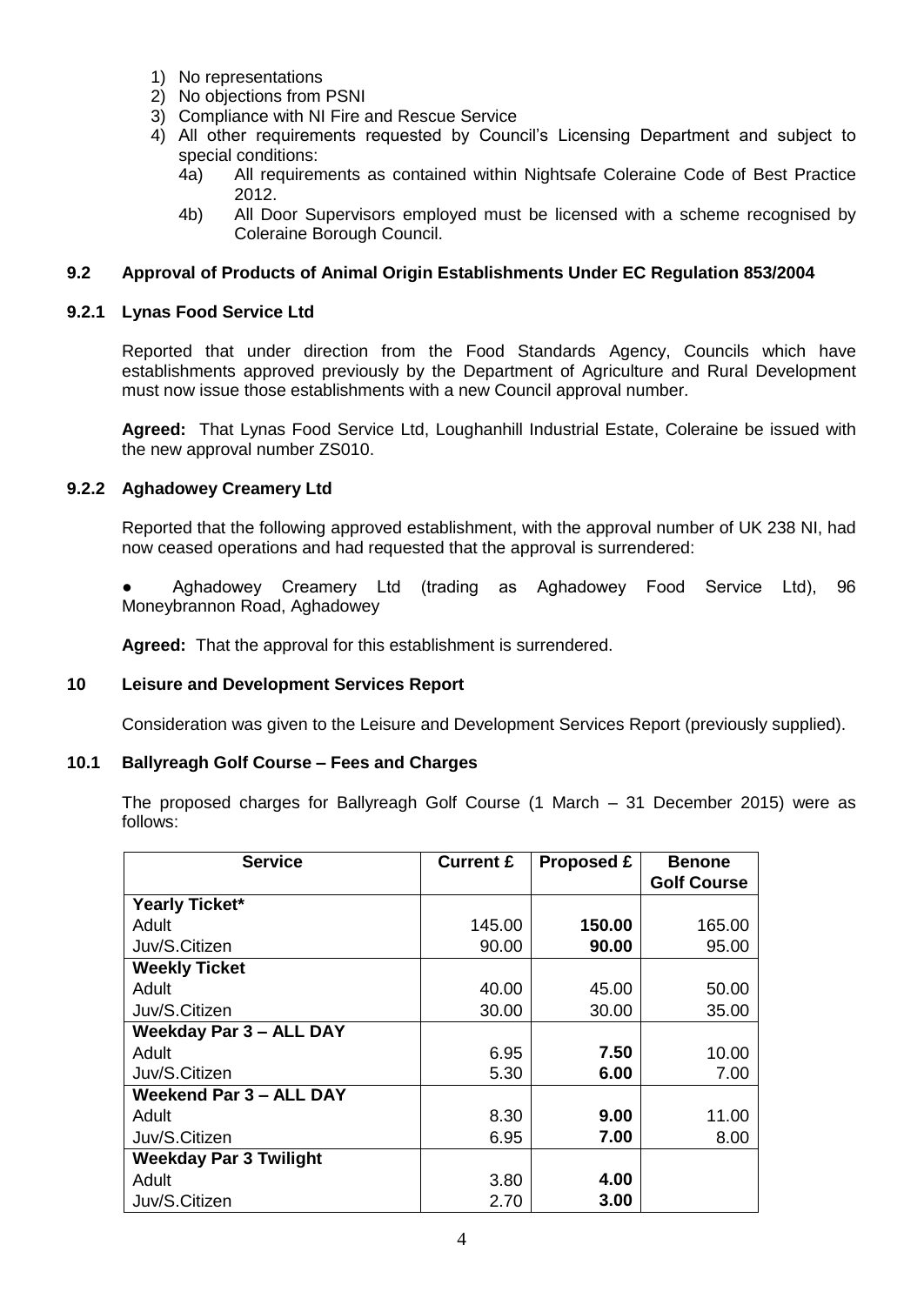| <b>Weekend Par 3 Twilight</b> |       |       |  |
|-------------------------------|-------|-------|--|
| Adult                         | 5.30  | 5.50  |  |
| Juv/S.Citizen                 | 3.70  | 4.00  |  |
| <b>Pitch &amp; Putt</b>       |       |       |  |
| Adult                         | 4.50  | 4.50  |  |
| Juv/S.Citizen                 | 3.50  | 3.50  |  |
| Family (max. 4 persons)       | 13.00 | 13.00 |  |
| <b>Putting</b>                | 1.00  | 1.00  |  |

A 20% discount on weekly tickets was proposed to caravan permit holders at Juniper Hill and Carrick Dhu Caravan Parks.

**Agreed:** That Council approve the proposed fees.

## **10.2 Causeway Museum Service**

Members noted that the Causeway Museum Service would be working in partnership with Project lead Corrymeela on 'Contact, Culture and Conflict around the Causeway: Exploring the Heritage of the Ulster Plantations'. This new project commencing this month builds on the work of Causeway Museum Service North East PEACE III Cultural Fusions 1613 – 2013 Project of Plantation.

## **11 Chief Executive's Report**

Consideration was given to the Chief Executive's Report (previously supplied).

## **11.1 DCAL Strategic Intervention Funding**

The Chief Executive reported that as part of the Department of Culture, Arts and Leisure strategic intervention in the North-West, Council had been approached to identify a capital project as part of the legacy that will build upon the City of Culture 2013. There was £100,000 funding available until 31 March 2015 based on a 100% funding model with no requirement for match funding from the Council.

Council submitted a proposal for the capital project for a mobile stage for the area to replace the existing stage which is 25 years old. The proposal to the Department was based on the following:

- That communities will have access to events that the Council Events team organises around a variety of cultural, arts and leisure activities throughout the year, and
- That communities will have direct use of the stage for community festivals and events in their local areas through a booking system managed by Council.

Council has been advised that the formal Letter of Offer is currently being prepared by the Department.

**Agreed:** That Council proceed to procurement immediately following receipt of the Letter of Offer from DCAL.

## **12 'IN COMMITTEE'**

**Agreed:** On the proposal of Councillor Fitzpatrick and seconded by Councillor Quigley that the following items be considered 'In Committee'.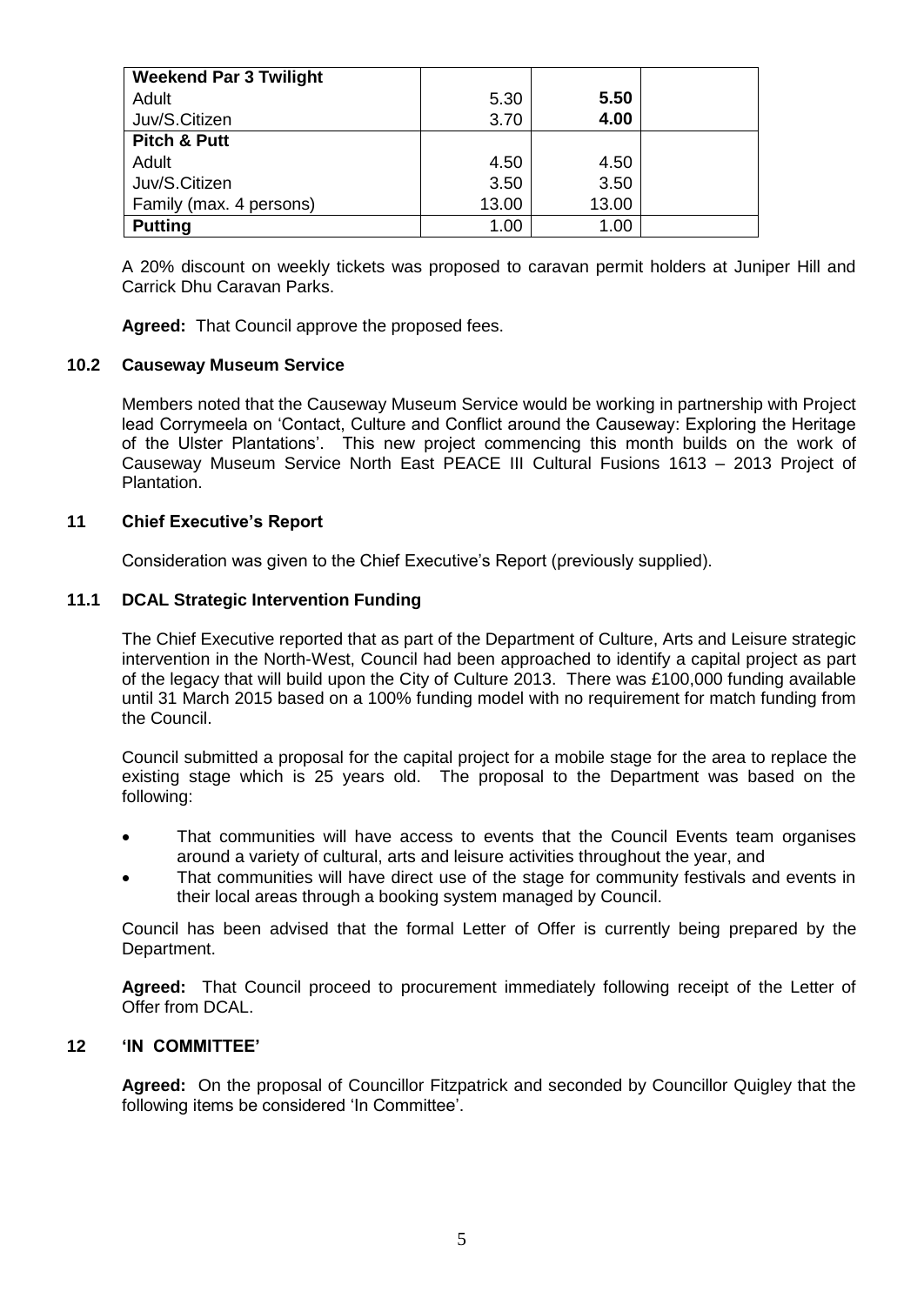## **12.1 Environmental Services Report**

## **12.1.1 Harbour and Marine Environmental Improvements**

The Estates and Facilities Manager reported on the tendering process for the three projects as follows:

## **Project No 1 – Downhill Beach Entrance Sea Defence**

Nine tender submissions had been received and the Stage 2 evaluated scores were as follows:

| Contractor                   | <b>Quality Mark</b> | Price      | <b>Price Mark</b> | <b>Total Mark</b> |
|------------------------------|---------------------|------------|-------------------|-------------------|
| Crawford<br>Contracts        | 10.2                | £15,275.00 | 70                | 80.2              |
| Group Ltd                    |                     |            |                   |                   |
| &<br>Operations<br>Lagan     | 19.2                | £83,011.00 | 12.9              | 32.1              |
| Maintenance Ltd              |                     |            |                   |                   |
| P Bradley & Company          | 20.6                | £28,249.00 | 37.9              | 58.5              |
| Ltd                          |                     |            |                   |                   |
| A McKee & Co Ltd             | 17.4                | £33,350.00 | 32.1              | 49.5              |
|                              |                     |            |                   |                   |
| TD McKane & Sons             | 22.6                | £35,600.00 | 30                | 54.4              |
| <b>Patrick Bradley Ltd</b>   | 26.6                | £33,580.00 | 31.8              | 58.4              |
| RJ McKelvey Ltd              | 7.4                 | £64,253.00 | 16.6              | 24                |
| <b>McMackin</b><br>Contracts | 25                  | £68,580.00 | 15.6              | 40.6              |
| Ltd                          |                     |            |                   |                   |
| <b>JPM Contracts Ltd</b>     | 21                  | £81,700.00 | 13.1              | 24.1              |

## **Project No 2 – Portrush Harbour Wall and Steps Reinstatement**

Seven tender submissions had been received and the Stage 2 evaluated scores were as follows:

| Contractor                   | <b>Quality Mark</b> | Price       | <b>Price Mark</b> | <b>Total Mark</b> |
|------------------------------|---------------------|-------------|-------------------|-------------------|
| <b>Patrick Bradley Ltd</b>   | 21.3                | £40,590.00  | 30.5              | 51.8              |
| Contracts<br>Crawford        | 6.2                 | £17,690.00  | 70                | 76.2              |
| Group Ltd                    |                     |             |                   |                   |
| Deane Public Works           | 19.8                | £54,100.00  | 22.9              | 42.7              |
| Ltd                          |                     |             |                   |                   |
| <b>McMackin</b><br>Contracts | 26.2                | £135,665.00 | 9.1               | 35.3              |
| Ltd.                         |                     |             |                   |                   |
| &<br>Operations<br>Lagan     | 23.6                | £173,021.00 | 7.2               | 30.8              |
| Maintenance Ltd              |                     |             |                   |                   |
| RJ McKelvey Ltd.             | 7.3                 | £65,383.50  | 18.9              | 26.2              |
| P Bradley & Company          | 21.9                | £50,020.50  | 24.8              | 46.7              |
| Ltd                          |                     |             |                   |                   |

## **Project No 3 - Portballintrae Harbour East Quay Repairs**

Five tender submissions had been received and the Stage 2 evaluated scores were as follows:

| Contractor |                 | <b>Quality Mark</b> | Price               | <b>Price Mark</b> | <b>Total Mark</b> |
|------------|-----------------|---------------------|---------------------|-------------------|-------------------|
| Crawford   | Contracts   6.4 |                     | £17,690.00          | 70                | 76.4              |
| Group Ltd  |                 |                     |                     |                   |                   |
| McMackin   | Contracts       | -26.2               | £126,955.00   $9.6$ |                   | 35.8              |
| Ltd.       |                 |                     |                     |                   |                   |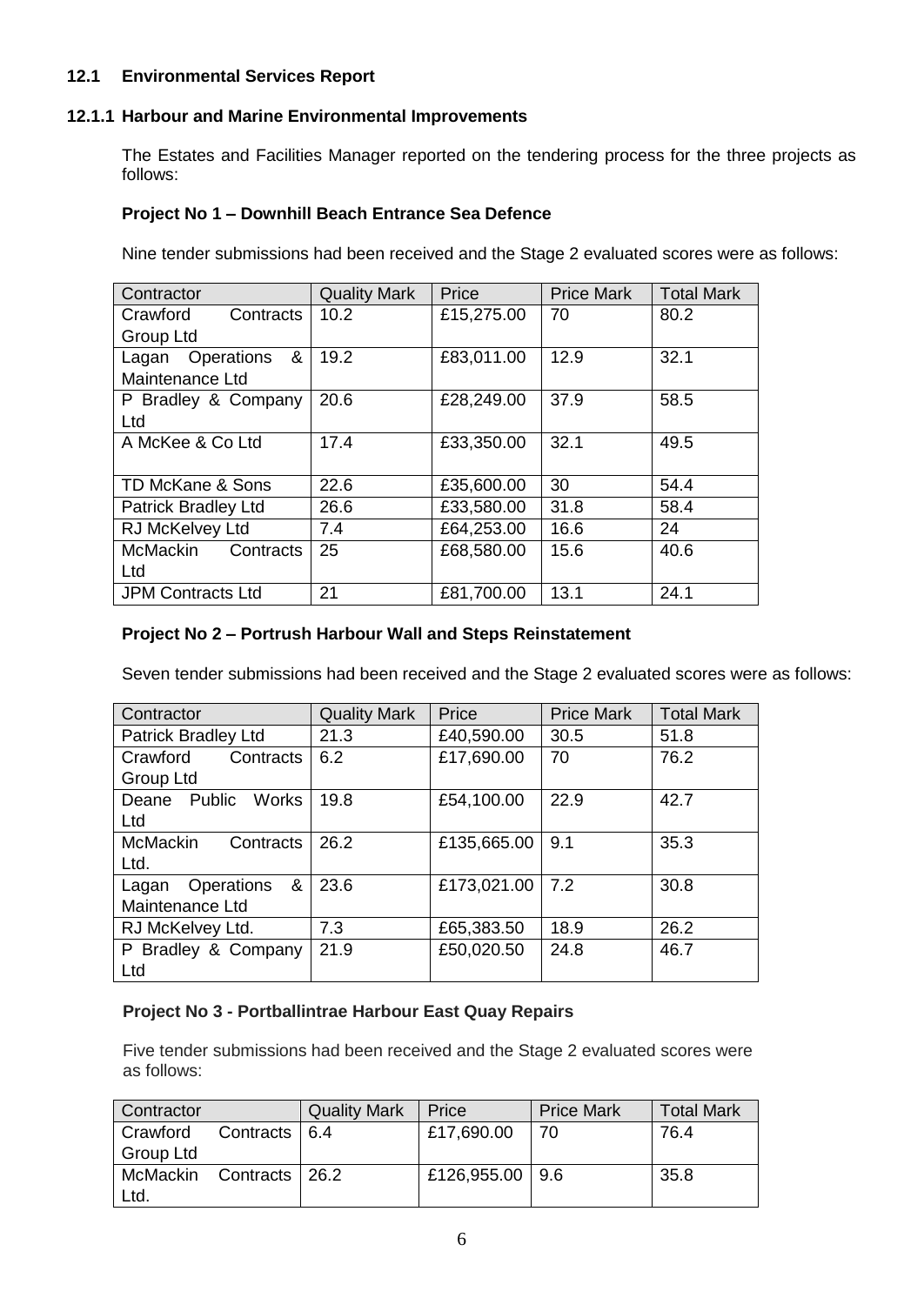| Lagan Operations & 22.4    |     | £111,910.00   11 |      | 33.4  |
|----------------------------|-----|------------------|------|-------|
| Maintenance Ltd            |     |                  |      |       |
| RJ McKelvey Ltd.           | 7.3 | £66,783.50       | 26.2 | -33.5 |
| P Bradley & Company   21.9 |     | £68,306.50       | 18   | 39.9  |
| Ltd                        |     |                  |      |       |

**Agreed:** On the proposal of Councillor King and seconded by Councillor Loftus that the contract for the three projects be awarded to Crawford Contracts Ltd.

## **12.1.2 Berne Road Derelict Toilets, Portstewart – Change of Use**

Consideration was given to the proposal (Annex A of the Report) to convert the building at Berne Road, Portstewart into a small café.

**Agreed:** On the proposal of Alderman Hillis and seconded by Councillor Alexander that Council approve the change of use of this derelict facility.

### **12.1.3 North West Regional Waste Management Group**

Members noted the Minutes of the North West Regional Waste Management Joint Committee dated 13 October 2014 and 5 November 2014.

### **12.2 Leisure and Development Services Report**

### **12.2.1 Juniper Hill Caravan Park – Multi Use Games Area (MUGA)**

The Corporate Director of Leisure and Development updated Members on the progress of the contract for infrastructure improvements at Juniper Hill Caravan Park and the recent actions of the Residents' Association.

Discussions regarding a claim for compensation were ongoing. A negotiated proposal to avert action by the Residents' Association was the provision of a MUGA at the Juniper Hill Caravan Park.

The MUGA scope of works was as follows:

- Works as detailed below, form the proposed 18.5m wide x 30m in length Multi-Use Games Area.
- Type 4 Polymeric Surface, (rubber crumb shockpad), spray painted, with line markings applied.
- This particular surface caters for a diverse range of general recreational activities.
- 3.5m high marine grade polyester powder coated fencing and gates, (fencing system incorporating neoprene strips, to assist with acoustic absorption).
- New Goal & Basket Ball Assembly units included within fence structure, (either end).
- Perforated land drainage works below, and surrounding MUGA, to ensure adequate water percolation.
- Site Works to include bitmac maintenance strip to perimeter of pitch, hard surface Entrance, Exit & Maintenance points, with subsequent reinstatement of grass areas where disturbed by the new works.
- Estimated Cost: £93,000.00.
- Contract Duration: 12 weeks, (fencing manufacturing is a key risk, we must allow 8no. weeks for this element).

**Agreed:** On the proposal of Alderman Hickey and seconded by Councillor McCandless that Council authorise officers to progress the provision of a MUGA at Juniper Hill Caravan Park to Stage II of the procurement process by securing tenders for the MUGA specification as detailed.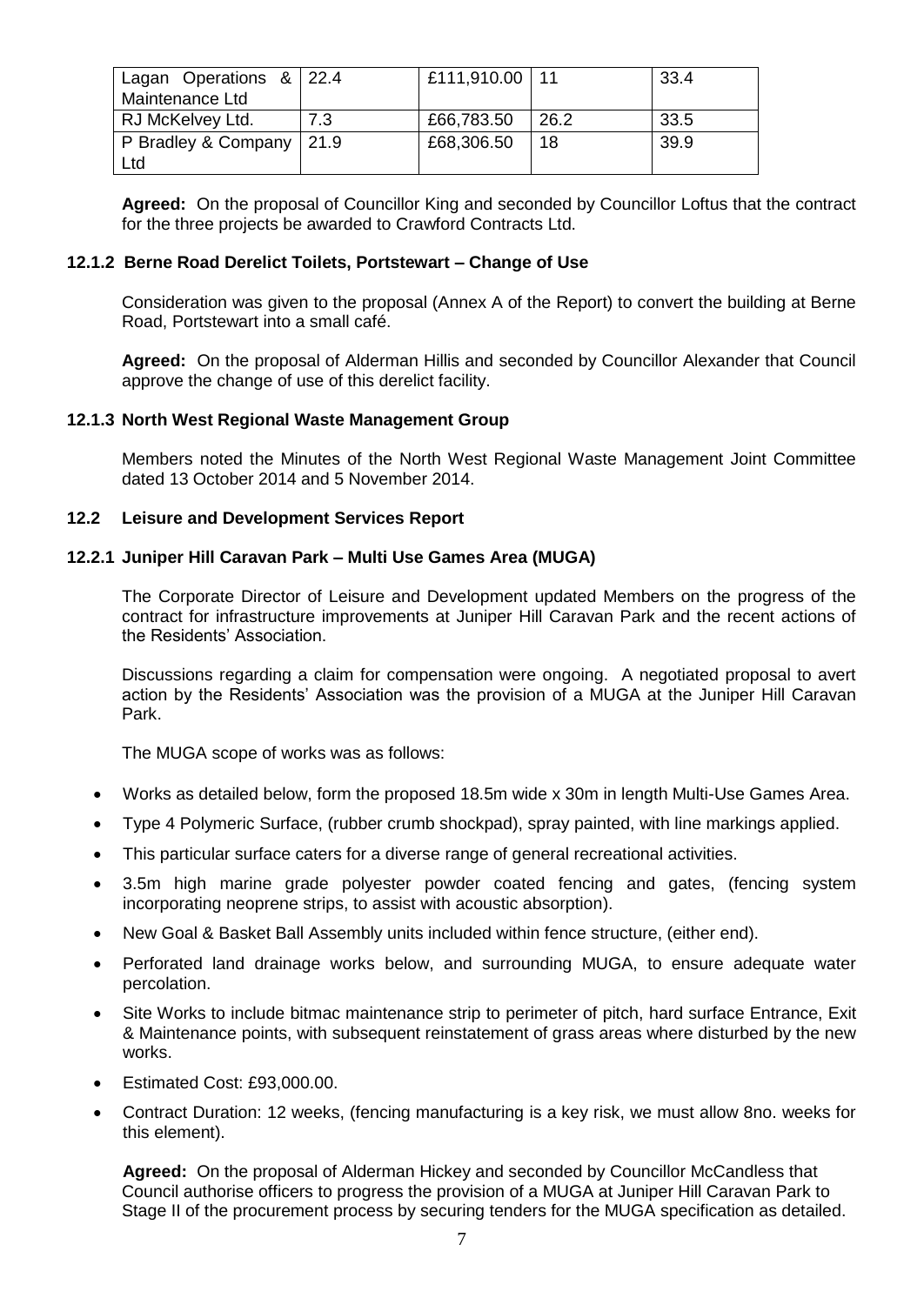## **12.2.2 Supply, Delivery and Installation of Pontoons and Gangway at Portrush Harbour**

The Head of Leisure Services reported on the scope of works to replace a length of existing pontoons in Portrush Harbour as detailed in Annex A of the Report.

Four tender submissions had been received and the stage 2 evaluated scores were as follows:

| <b>Contractor:</b>                                 | <b>Quality Mark:</b> | <b>Price:</b> | <b>Price Mark:</b> | <b>Total Mark:</b> |
|----------------------------------------------------|----------------------|---------------|--------------------|--------------------|
| McMackin<br>Contracts                              | 26.67%               | £170, 185.00  | 70%                | 96.7%              |
| P. Bradley                                         | 25.56%               | £173,000.00   | 68.86%             | 94.4%              |
| Deane Public<br><b>Works Limited</b>               | 30%                  | £222, 220.00  | 51.97%             | 82.0%              |
| <b>Lagan Operation</b><br>& Maintenance<br>Limited | 16.67%               | £220, 086.42  | 54.13%             | 70.8%              |

**Agreed:** On the proposal of Alderman Cole and seconded by Alderman Hillis that the contract be awarded to McMackin Contracts in the sum of £170,185.00 and that the officers actively pursue using the old pontoons at another part of The Harbour.

### **12.2.3 Dunluce Centre Update**

The Corporate Director of Leisure and Development provided an update to Members regarding the present position with regard to the Dunluce Centre. O'Connor Kennedy Turtle were marketing the site and discussions were ongoing with interested parties. Noted.

#### **12.2.4 East Strand Environmental Improvement Scheme Update**

The Corporate Director of Leisure and Development provided a detailed update to Members on the East Strand Environmental Improvement Scheme including the extent of the recent storm damage. A further update would be provided to Members in February.

## **12.2.5 Enterprise Zone Development**

The Corporate Director of Leisure and Development provided an update to Members on the Enterprise Zone Development and the work progressed to date. Noted.

## **12.3 Chief Executive's Report**

### **12.3.1 Lands between 50 Ballyreagh Road and The Mews, Ballyreagh Road, Portrush Request for Removal of Restrictive Covenant**

The Chief Executive outlined the background to this request including Council's legal position and valuation, as detailed in the Report.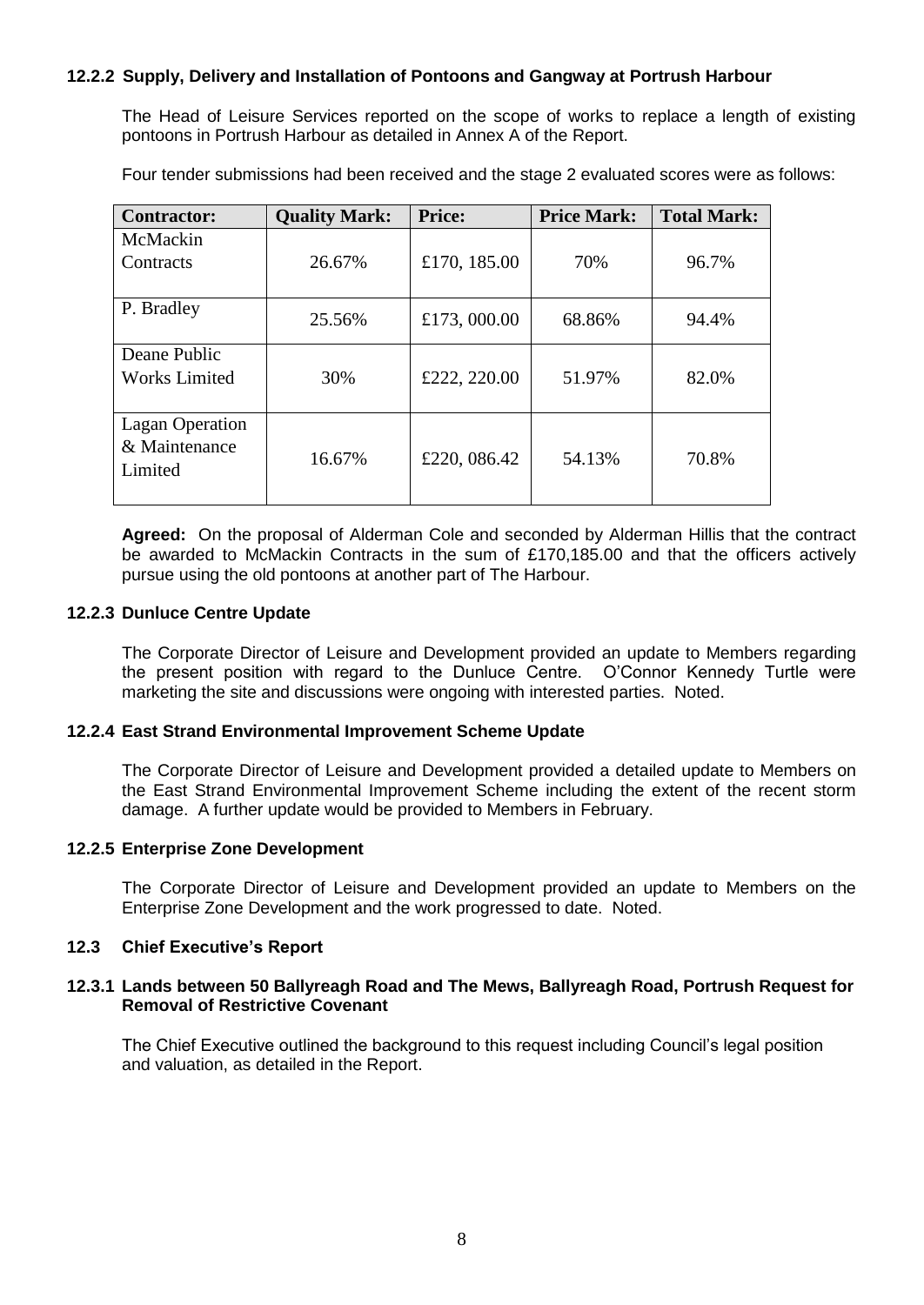# Options:

|          |                                                                                                                                                                                                                                                               | <b>Pros</b>                                                                                                                                                                                                    | <b>Cons</b>                                                                                                                                                                                                                                                    |
|----------|---------------------------------------------------------------------------------------------------------------------------------------------------------------------------------------------------------------------------------------------------------------|----------------------------------------------------------------------------------------------------------------------------------------------------------------------------------------------------------------|----------------------------------------------------------------------------------------------------------------------------------------------------------------------------------------------------------------------------------------------------------------|
| Option 1 | Retain restrictive<br>covenant on the lands.                                                                                                                                                                                                                  | • Abide by original intentions<br>of Council to ensure land<br>is developed only for<br>tourist development<br>purposes.<br>• Safeguard remaining land<br>for future tourist<br>development purposes.          | • Cost of defending Lands<br>Tribunal application and<br>possible award of costs against<br>Council.<br>• Potential loss of construction<br>jobs.<br>• Potential loss of revenue to<br>local area from compensation<br>offered by Eastlower Properties<br>Ltd. |
| Option 2 | Negotiate a settlement<br>with Eastlower<br>Properties Ltd for the<br>removal of the<br>covenant on condition<br>that no more than 20<br>dwellings (apartments<br>are not permitted) are<br>developed on the site in<br>accordance with<br>planning approval. | • Retain control over the<br>density of the housing<br>development.<br>• Safeguard the character<br>and visual amenity of the<br>Borough's prominent<br>coastal areas.<br>• Avoid cost of a Lands<br>Tribunal. | • Risk of Eastlower Properties Ltd<br>proceeding to Lands Tribunal<br>the resultant costs to<br>and<br>Council and the local area.<br>• Adversely impact the future use<br>of remaining lands vested by<br>Council for tourist development<br>purposes.        |
| Option 3 | Remove the restrictive<br>covenant entirely and<br>negotiate a settlement<br>with Eastlower<br>Properties Ltd.                                                                                                                                                | • Avoid cost of a Lands<br>Tribunal<br>• Obtain revenue for local<br>area.<br>• Boost local economy<br>through construction and<br>other related jobs.                                                         | Ditto                                                                                                                                                                                                                                                          |

**Agreed:** On the proposal of Councillor Quigley and seconded by Councillor Fitzpatrick that Council proceed with Option 2.

# **12.3.2 Ramore Restaurants – Lease of Council Land**

Reported that the owners of Ramore Restaurants Ltd had requested permission to lease a portion of Council land to the rear of their premises for the purpose of gas tank storage (Appendix 6 of Report).

**Agreed:** That Council lease the land to Ramore Restaurants Ltd at a price to be agreed by Council's valuers and subject to all Council's legal and valuation costs being met by the restaurant owners.

On the proposal of Councillor Fitzpatrick and seconded by Alderman Fielding, Members resolved themselves out of 'Committee' and ratified the decisions made therein.

## **13 CORRESPONDENCE**

Members noted the following correspondence (previously supplied):

- Letter dated 9 December 2014 from Post Office Ltd/ Consumer Council for Northern Ireland re Post Office Community Branch Fund
- Forecast of Events
- Documents for Tabling
- **Consultation Documents**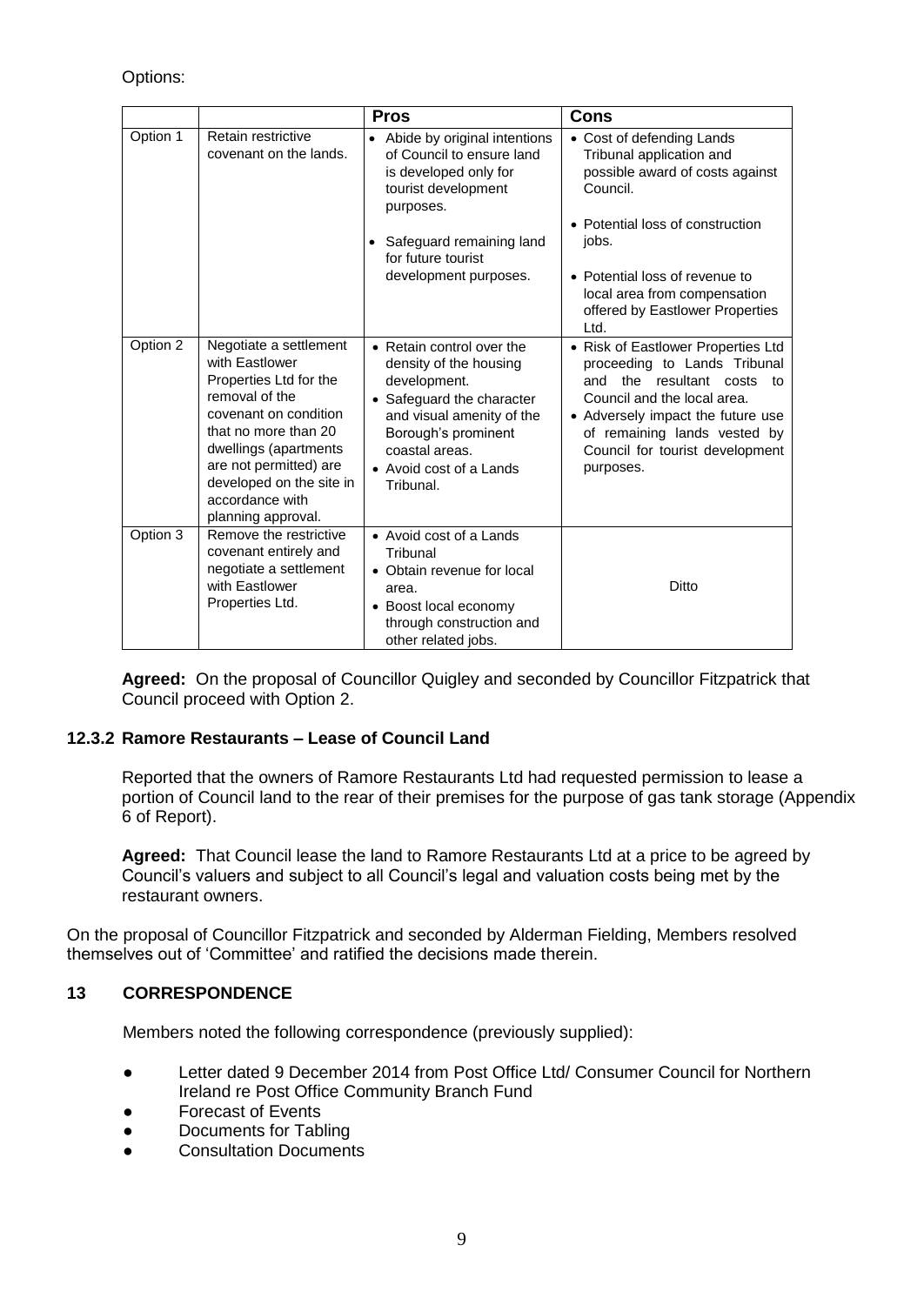# **14 DOCUMENTS FOR SEALING**

**Resolved:** That the following documents be sealed:

| 1 | Lease<br>(in duplicate)      | CBC and Cheryl Buchanan -<br>Shop Unit at North Pier, Portrush Harbour,<br>Portrush.                              |
|---|------------------------------|-------------------------------------------------------------------------------------------------------------------|
| 2 | Lease<br>(in duplicate)      | CBC and Crown Estate -<br>Lease of foreshore in the Borough of Coleraine.                                         |
| 3 | Agreement<br>(in duplicate)  | CBC and Edmond Shipway LLP -<br>Provision of services related to Portstewart<br>Environmental Improvement Scheme. |
| 4 | Agreement<br>(in triplicate) | CBC and Haffey -<br>15 Ballyreagh Road, Portrush.                                                                 |
| 5 | Agreement<br>(in triplicate) | CBC and Atlas Energy -<br>Proposed PV installations to 6 no sites within<br>Coleraine Borough Council area.       |
| 6 | <b>Cemetery Titles</b>       | Grant of Right of Burial - Deeds Register Nos<br>4194 - 4200 inclusive:                                           |
|   |                              | Agherton<br><b>Ballywillan</b><br>3<br>Coleraine<br>1<br>Kilrea<br>1<br>1<br>Portstewart                          |

## **15 ANY OTHER BUSINESS**

## **15.1 Agenda**

It was noted that the item Any Other Business would change to Any Other Notified Business on future Agendae.

## **15.2 Presentation**

Alderman Hickey had received a request from a representative of Aware Defeat Depression regarding providing a presentation to Council. It was noted that this presentation could possibly be received at the Council Meeting to be held on 24 March 2015.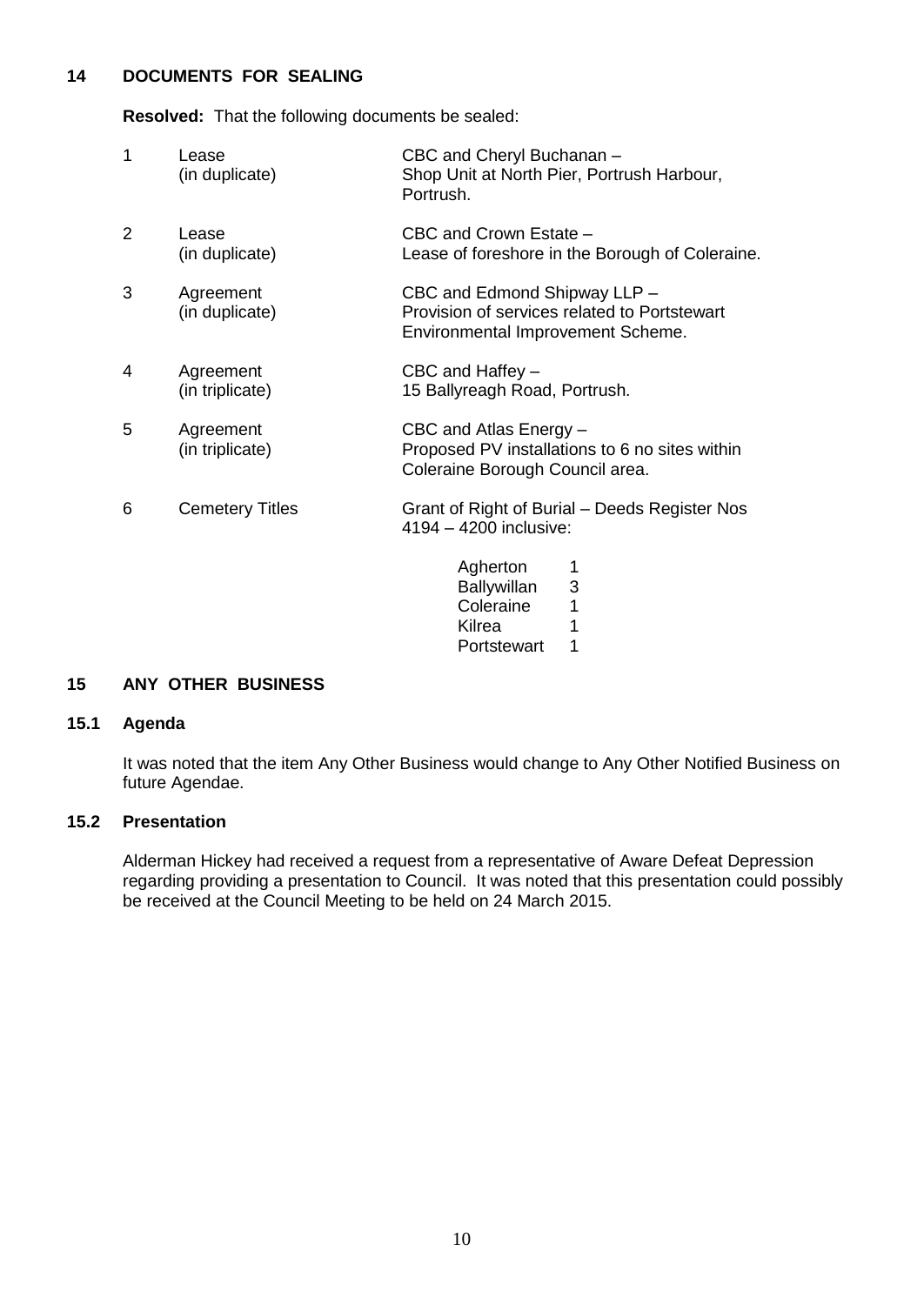# **Meeting Planning Committee**

**Date and Time 27 January 2015 at 6.30pm**

**Location Council Chamber, Cloonavin** 

- **Chair** Councillor W King
- **Present** The Mayor, Councillor G Duddy Aldermen S Cole, W Creelman, P Fielding, M Hickey and N Hillis Councillors C Alexander, C Archibald, T Clarke (Items 8-10), M Fielding, B Fitzpatrick, R Holmes (Items 4.2-10), M Knight-McQuillan, R Loftus, McCandless and S Quigley
- **In attendance** Mr M Wilson Planning Service, Town Clerk and Chief Executive, Acting Head of Central Services, Democratic Services Manager and Administrative Assistant

## **1 APOLOGIES**

Apologies were recorded for The Deputy Mayor, Councillors Barbour, Craig, Harding and Sugden.

## **2 CHAIR'S BUSINESS**

### **2.1 Welcome**

The Chair welcomed everyone to the Meeting.

## **3 DECLARATIONS OF INTEREST**

Alderman Hickey declared an interest in Item No D3 – Application No C/2014/0088/F.

## **4 PLANNING CONSULTATION**

A list of seventeen applications was presented for consideration (previously supplied).

## **4.1 Applications Deferred from Previous Meeting**

**Application D1 C/2009/0532/F** Demolition of 65-71 and erection of 3 storey building of ground floor restaurant, 2 ground floor shops, parking and utility space and 6 x 2 bedroom apartments at 65-71 Eglinton Street, Portrush for Mr P Crawley.

The opinion of Planning Service was to refuse.

**Agreed:** That the application be refused.

**Application D2 C/2013/0443/F** Proposed extension to Unit 17 and variation of condition 7 in planning approval C/2005/1299/F (under Article 28 of the Planning (NI) Order 1991), to permit the sale of convenience and comparison goods in Unit 17, Riverside Regional Centre, Castleroe Road, Coleraine for Kelvin Properties Ltd.

The opinion of Planning Service was to refuse.

**Agreed:** That the application be refused.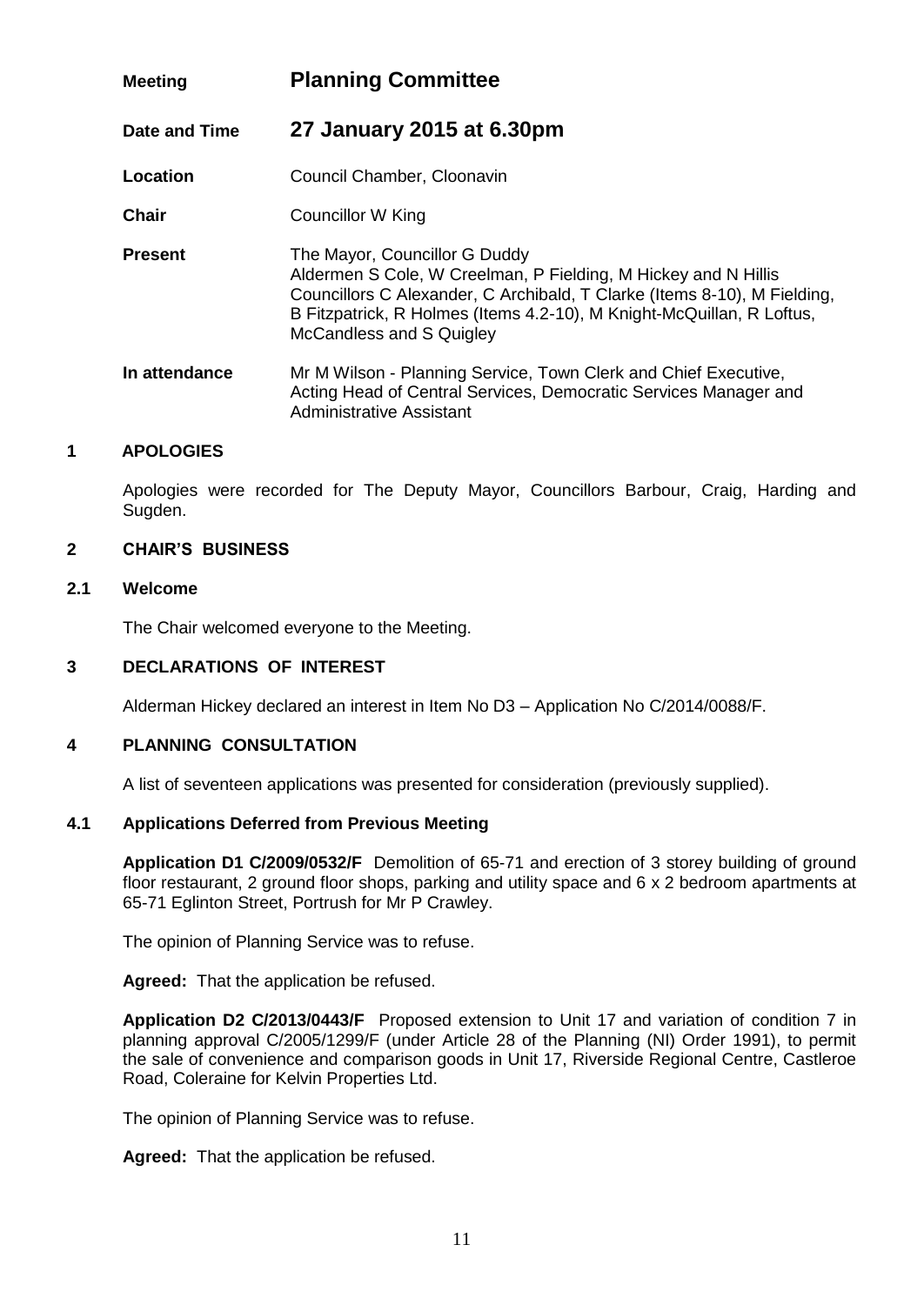**Application D3 C/2014/0088/F** Two storey dwelling to replace single storey house of similar footprint and new small garden store to the rear of 15 Burnside Road, Portstewart for Mr J McCauley.

The opinion of Planning Service was to approve.

**Agreed:** That the application be held for two weeks to facilitate meeting with MLA.

**Application D4 C/2014/0128/F** Internal renovation accommodating new function as a restaurant at 6 Dunluce Avenue, Portrush for Shannon McKinney.

The opinion of the Planning Service was to approve.

**Agreed:** That the application be approved.

**Application D5 C/2014/0158/F** Extension to previously approved site curtilage (approved under C/2011/0136/F) and new site boundary retaining wall adjacent the 'Cliff Walk' path at 82 Strand Road, Portstewart for Mr T Wallace.

The opinion of the Planning Service was to approve.

**Agreed:** That the application be approved.

**Application D6 C/2014/0194** Agricultural shed on lands adjacent to 75 Portstewart Road, Coleraine for Mr E Mulholland.

The opinion of the Planning Service was to approve.

**Agreed:** That the application be approved.

**Application D7 C/2014/0259/F** Amended house types and siting for second phase of housing development – 55 dwellings including 13 detached and 42 semi-detached with garages and associated site works and landscaping on lands to east of Greenhall Highway (south of Osborne Park), Coleraine for Mearne Construction Ltd.

The opinion of the Planning Service was to approve.

**Agreed:** That the application be approved.

**Application D8 C/2014/0269/F** Retrospective application to regularise the construction of a domestic store and supercede previous planning approval for a domestic store given under C/2010/0220/F at 4 Mill Lane, 'Collins', Moneybrannon Road, Aghadowey, Coleraine for Mr K Dallas.

The opinion of the Planning Service was to approve.

**Agreed:** That the application be approved.

**Application D9 C/2014/0281/F** Proposed dwelling and garage to supersede outline approval ref C/2012/0469/O adjacent to 101 Drumagarner Road, Kilrea for Mr D Quinn.

The opinion of the Planning Service was to approve.

**Agreed:** That the application be approved.

#### **4.2 New Applications**

Mr Wilson enlarged on the new applications listed on the planning schedule and the recommendations were accepted subject to the following: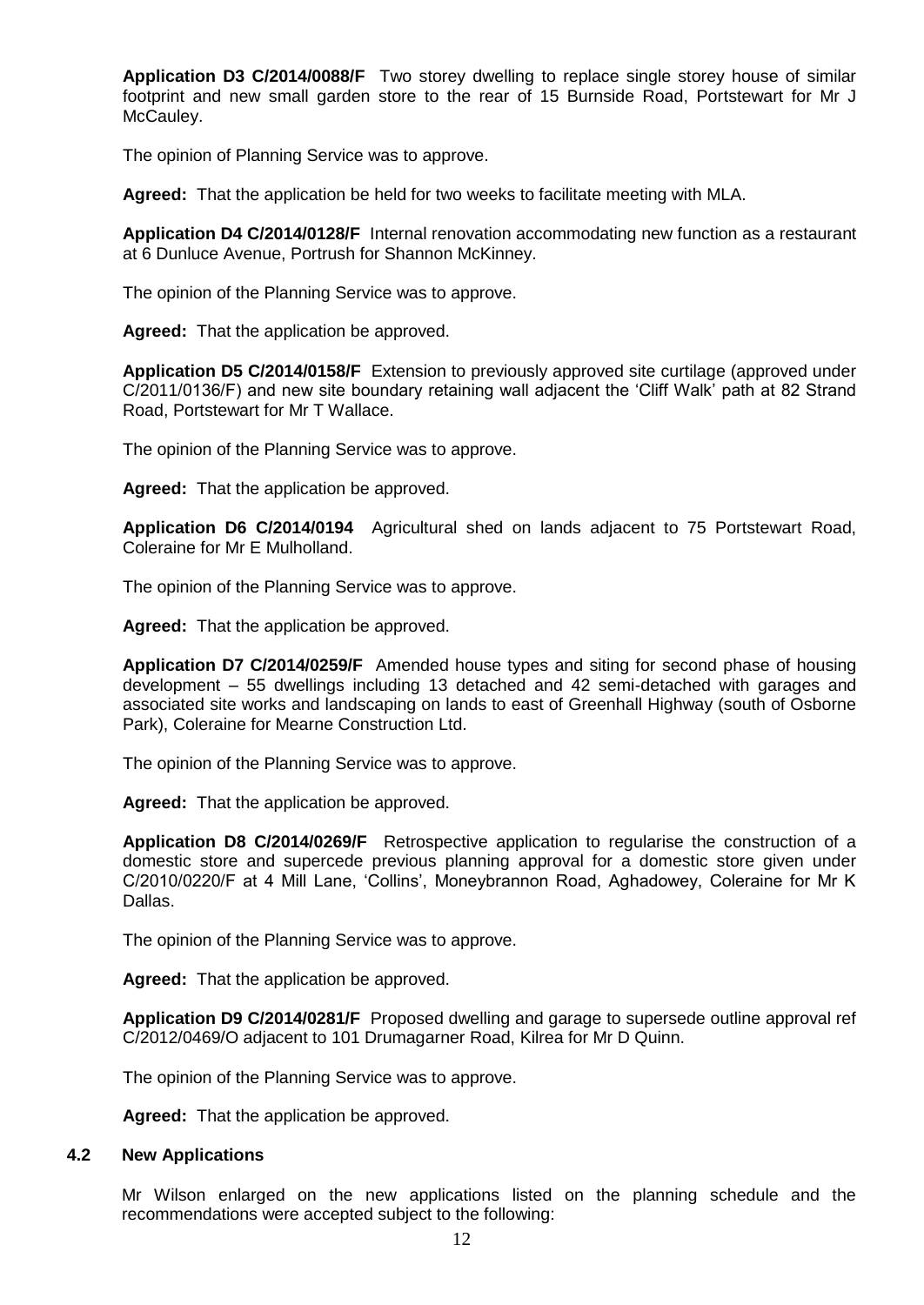**Application No C/2012/0158/F** Demolition of existing agricultural sheds and replacement with single storey Visitor Centre in Courtyard form including café/offices/exhibition/ retail/ meeting room/conference room/storage/toilets; associated access from A2 to car parking area and bus drop-off point/parking and retention of existing private access as pedestrian footway adjacent to Dunluce House, 87 Dunluce Road, Bushmills for Mr S McKinley.

The opinion of the Planning Service was to refuse.

Consideration was given to letter dated 18 December 2014 from the Area Planning Manager (previously supplied) advising Members that a non-determination appeal for this proposal had been lodged with the Planning Appeals Commission (PAC Ref 2014/A0141).

**Agreed:** That the application be refused.

**Application No C/2014/0272/F** Proposed replacement dwelling at 2 St Patrick's Avenue, Coleraine for Mr and Mrs Christie.

The opinion of the Planning Service was to refuse.

**Agreed:** On the proposal of Councillor Quigley and seconded by Alderman Hickey that the application be deferred for one month to facilitate an office meeting on the grounds that all material planning considerations had not been assessed.

**Application No C/2014/0403/F** Development of 2 no ground floor retail units and 5 no apartments to include associated parking, landscaping and bin storage at 4-7 The Promenade, Portstewart for Mr D Earls.

The opinion of the Planning Service was to approve

Councillor Alexander referred to an existing right of way at this location. Mr Wilson agreed to clarify the situation directly with Councillor Alexander.

**Agreed:** That the application be approved.

**Application C/2014/0452/F** Two storey side extension, entrance hall, kitchen and three bedrooms, rear extension, sunroom and bathroom over at 82 Gateside Road, Coleraine for Mr S Moffatt.

The opinion of the Planning Service was to refuse.

**Agreed:** On the proposal of Councillor Fielding and seconded by The Mayor that the application be deferred for one month to facilitate an office meeting on the grounds that all material planning considerations had not been assessed**.**

# **5 OFFICE MEETINGS**

It was noted that the Office Meetings would be held on 20 February 2015.

**6 PLANNING APPLICATION C/2013/0097/F - PROPOSED CONSTRUCTION OF 44 NO DWELLINGS CONSISTING OF 8 NO DETACHED AND 36 NO SEMI DETACHED DWELLINGS WITH ALTERATIONS TO CONNECTING ROADS AT STRANDVIEW AVENUE, STRANDVIEW DRIVE WITH ASSOCIATED CAR PARKING AND LANDSCAPE OPEN SPACES AT LANDS TO REAR OF 15 STRANDVIEW AVENUE, PORTSTEWART**

The Democratic Services Manager advised Members of the background to this application.

Consideration was given to letter dated 7 January 2015 from Mr A Baxter, email dated 11 January 2015 from Mr E Fleming, letter dated 12 January 2015 from Mr L Butcher and Report from Mr P Fleming, Fleming Mounstephen Planning Consultants (previously supplied).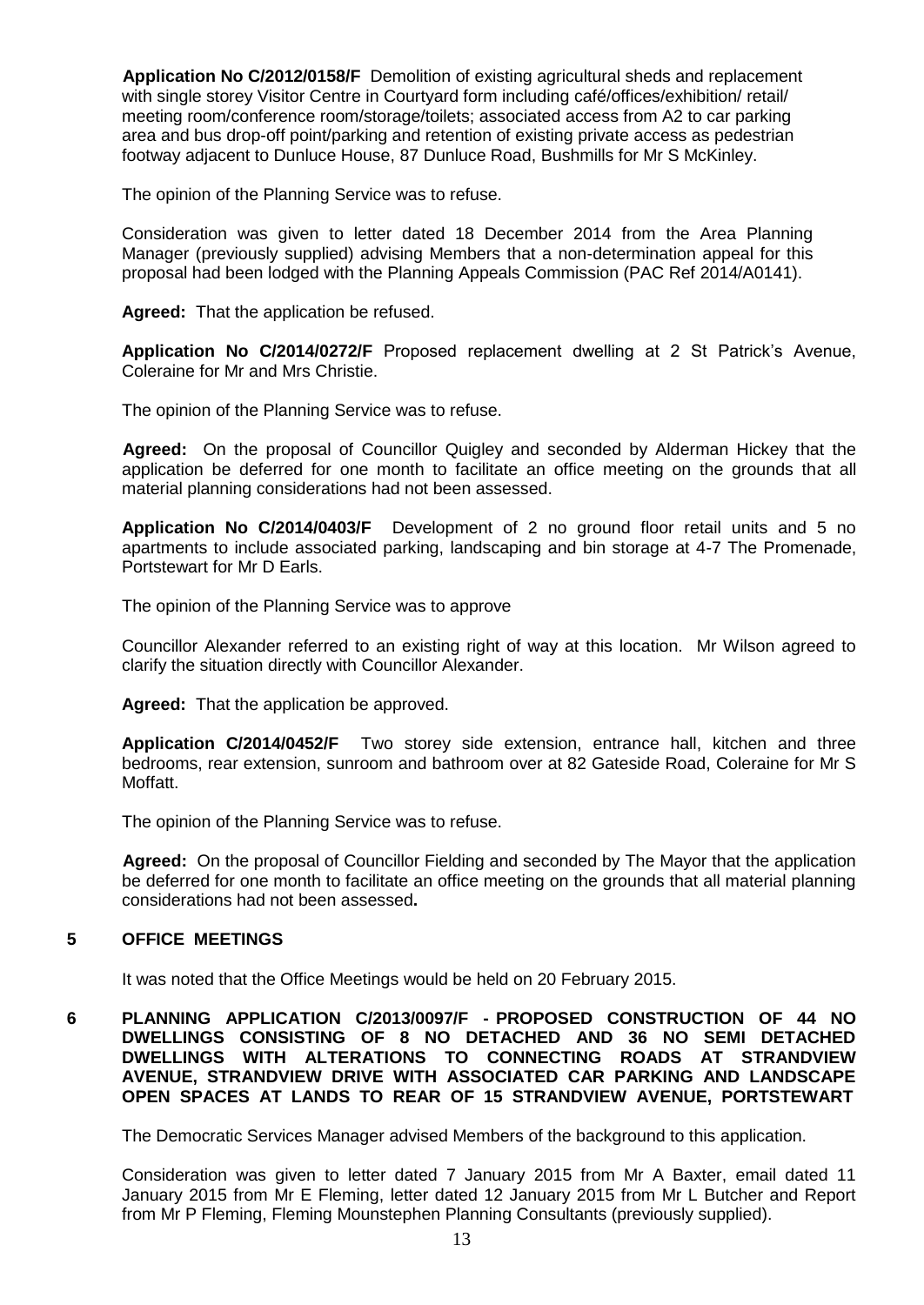Response letter dated 23 January 2015 from the Chief Planner, Department of the Environment and information from the objectors' solicitors in relation to three specific grounds on which to pursue a Judicial Review were circulated to each Member.

The Chief Planner advised in the response letter that while the Management Board retains the discretion to reassess any planning application if it is considered necessary to do so it was her opinion that it would not be appropriate for this application be considered as such. In relation to the matters raised in Council's submission the Chief Planner was confident that all material matters had already been fully considered by the Department and further assessment of these matters was, therefore, not required. The Department had issued the decision notice to approve this application on 19 December 2014.

The Chief Executive advised Members of Council's role in the Planning process and the possible cost involved in entering into a Judicial Review.

Councillor Alexander proposed and Councillor Fitzpatrick seconded, with three Members voting in favour and two Members voting against, that Council seek information on the considered opinion of the Solicitors in relation to the three specific grounds on which to pursue a Judicial Review.

Having noted that this information had been tabled for Members' information Councillor Alexander amended her proposal, seconded by Councillor Fitzpatrick.

**Agreed:** On the proposal of Councillor Alexander and seconded by Councillor Fitzpatrick, with four Members voting in favour and three Members voting against, that Council request Mr Fleming to assess the information from the Solicitors to a maximum fee of £500.

## **7 GENERAL PLANNING ISSUES**

#### **7.1 Attendance – Office Meetings**

Reference was made to some Office Meetings not having a Council Member in attendance. The Chair advised that Members usually tried to attend.

### **8 NORTHERN IRELAND ENVIRONMENT AGENCY (NIEA) - LISTING/DELISTING OF BUILDINGS OF SPECIAL ARCHITECTURAL OR HISTORIC INTEREST**

Consideration was given to the report on the NIEA's proposed listings and delistings (previously supplied).

#### **8.1 War Memorial, Ballydevitt Road, Aghadowey**

The NIEA, having received a request from Council, re-evaluated the Ballydevitt Road War Memorial against the criteria and had taken the decision to propose a listing at Grade B2. Council was asked for its views on this proposal.

**Agreed:** On the proposal of Councillor Knight-McQuillan and seconded by Alderman Cole that Council support the listing.

## **8.2 Proposed Listings**

**Agreed:** On the proposal of Councillor Alexander and seconded by Councillor Fitzpatrick that Council offer no objections to the following proposed listings:

- 88 Lodge Road, Coleraine
- Mountsandel Cottage, 46 Mountsandel Road, Coleraine
- Dartress Bridge, Sconce Road, Articlave
- Former Filter Works, Beside 86 Carthall Road, Coleraine